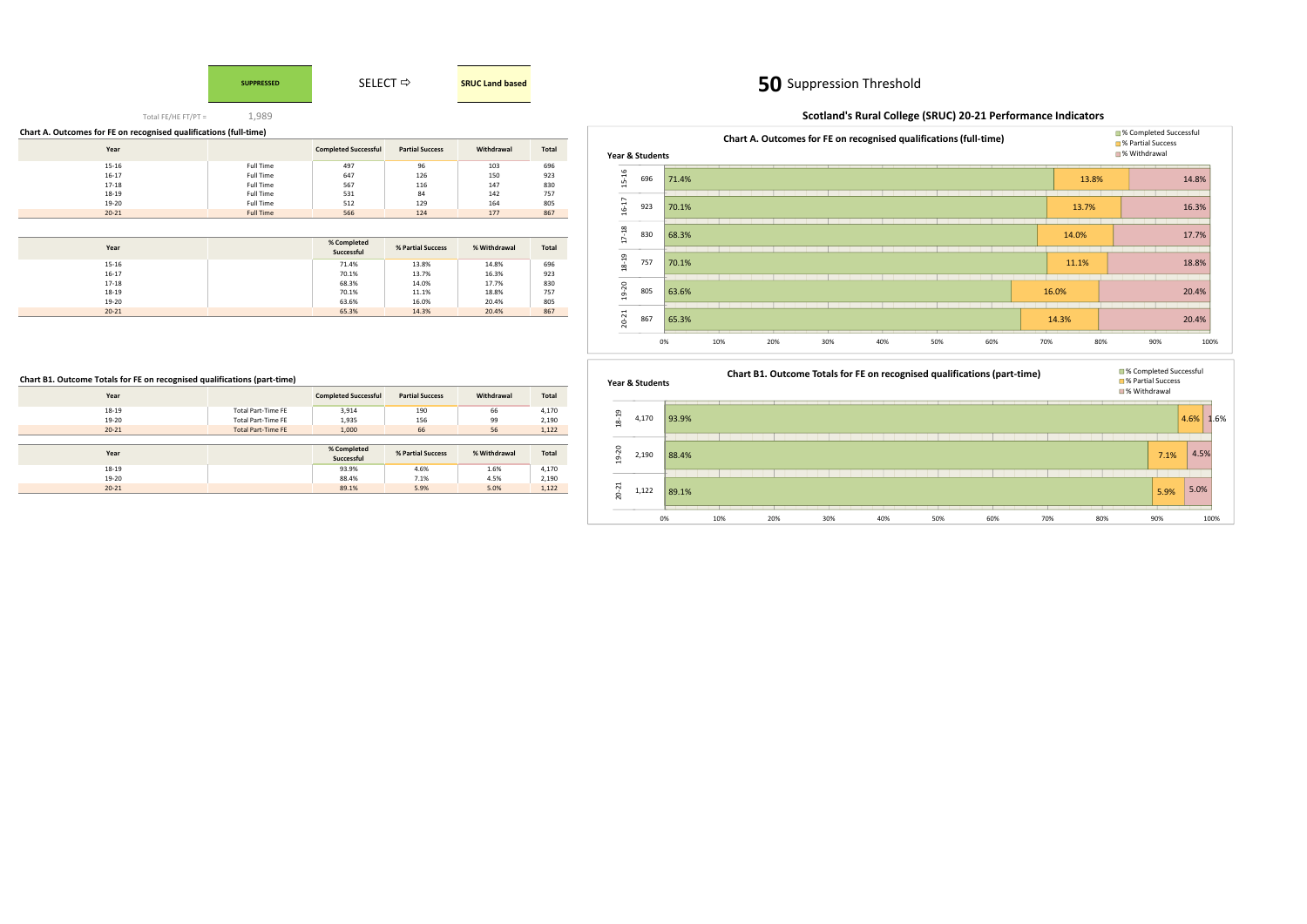### Total FE/HE FT/PT =

1,989

# **Scotland's Rural College (SRUC) 20-21 Performance Indicators**

### **Chart B2. Outcome Breakdown for FE on recognised qualifications (part-time)**

| Year      |                     | <b>Completed Successful</b> | <b>Partial Success</b> | Withdrawal   | Total |
|-----------|---------------------|-----------------------------|------------------------|--------------|-------|
| 18-19     | under 10 hours      | 204                         | 10                     |              | 214   |
|           | 10 up to 40 hours   | 2,994                       | 73                     |              | 3,067 |
|           | 40 up to 80 hours   | 49                          | 4                      |              | 53    |
|           | 80 up to 160 hours  | 110                         | 22                     | 17           | 149   |
|           | 160 up to 320 hours | 262                         | 59                     | 21           | 342   |
|           | 320 hours up to FT  | 295                         | 22                     | 28           | 345   |
|           |                     |                             |                        |              |       |
| 19-20     | under 10 hours      | 94                          |                        |              | 94    |
|           | 10 up to 40 hours   | 1,297                       | 36                     |              | 1,333 |
|           | 40 up to 80 hours   |                             |                        |              |       |
|           | 80 up to 160 hours  | 101                         | 22                     | 20           | 143   |
|           | 160 up to 320 hours | 205                         | 63                     | 42           | 310   |
|           | 320 hours up to FT  | 218                         | 33                     | 36           | 287   |
|           |                     |                             |                        |              |       |
| $20 - 21$ | under 10 hours      |                             |                        |              |       |
|           | 10 up to 40 hours   | 402                         | 4                      |              | 406   |
|           | 40 up to 80 hours   | 50                          | $\overline{3}$         | $\mathbf{1}$ | 54    |
|           | 80 up to 160 hours  | 143                         | 14                     | 14           | 171   |
|           | 160 up to 320 hours | 159                         | 6                      | 8            | 173   |
|           | 320 hours up to FT  | 229                         | 39                     | 33           | 301   |

| Year      |                         | % Completed<br>Successful | % Partial Success | % Withdrawal |
|-----------|-------------------------|---------------------------|-------------------|--------------|
| 18-19     | under 10 hours 214      | 95.3%                     | 4.7%              |              |
|           | 10 up to 40 hours 3,067 | 97.6%                     | 2.4%              |              |
|           | 40 up to 80 hours 53    | 92.5%                     | 7.5%              |              |
|           | 80 up to 160 hours 149  | 73.8%                     | 14.8%             | 11.4%        |
|           | 160 up to 320 hours 342 | 76.6%                     | 17.3%             | 6.1%         |
|           | 320 hours up to FT 345  | 85.5%                     | 6.4%              | 8.1%         |
| 19-20     | under 10 hours 94       | 100.0%                    |                   |              |
|           | 10 up to 40 hours 1,333 | 97.3%                     | 2.7%              |              |
|           | 40 up to 80 hours       |                           |                   |              |
|           | 80 up to 160 hours 143  | 70.6%                     | 15.4%             | 14.0%        |
|           | 160 up to 320 hours 310 | 66.1%                     | 20.3%             | 13.5%        |
|           | 320 hours up to FT 287  | 76.0%                     | 11.5%             | 12.5%        |
| $20 - 21$ | under 10 hours          |                           |                   |              |
|           | 10 up to 40 hours 406   | 99.0%                     | 1.0%              |              |
|           | 40 up to 80 hours 54    | 92.6%                     | 5.6%              | 1.9%         |
|           | 80 up to 160 hours 171  | 83.6%                     | 8.2%              | 8.2%         |
|           | 160 up to 320 hours 173 | 91.9%                     | 3.5%              | 4.6%         |
|           | 320 hours up to FT 301  | 76.1%                     | 13.0%             | 11.0%        |

■ Number of students who complete their course without gaining any units / credits Number of students completing their course achieiving up to 25% of planned units Number of students completing their course achieving 25 to 50% of planned units Number of students completing their course achieving 50 to 75% of planned unitsNumber of students completing their course achieving at least 75% of planned units

| Chart C. Achievement for FE students with partial success                          |     |       |
|------------------------------------------------------------------------------------|-----|-------|
| Number of students who complete their course without gaining any units / credits   |     | 4.2%  |
| Number of students completing their course achieiving up to 25% of planned units   | 36  | 21.8% |
| Number of students completing their course achieving 25 to 50% of planned units    | 40  | 24.2% |
| Number of students completing their course achieving 50 to 75% of planned units    | 38  | 23.0% |
| Number of students completing their course achieving at least 75% of planned units | 44  | 26.7% |
|                                                                                    | 165 | 100%  |

|           | <b>Duration &amp; Students</b> |        |     | Chart B2. Outcome Breakdown for FE on recognised qualifications (part-time) |     |     |     |     |     |       | ■% Completed Successful<br><b>■ % Partial Success</b><br><b>■% Withdrawal</b> |           |
|-----------|--------------------------------|--------|-----|-----------------------------------------------------------------------------|-----|-----|-----|-----|-----|-------|-------------------------------------------------------------------------------|-----------|
|           |                                |        |     |                                                                             |     |     |     |     |     |       |                                                                               |           |
|           | under 10 hours 214             | 95.3%  |     |                                                                             |     |     |     |     |     |       |                                                                               | 4.7%      |
|           | 10 up to 40 hours 3,067        | 97.6%  |     |                                                                             |     |     |     |     |     |       |                                                                               | 2.4%      |
|           | 40 up to 80 hours 53           | 92.5%  |     |                                                                             |     |     |     |     |     |       |                                                                               | 7.5%      |
| $18 - 19$ | 80 up to 160 hours 149         | 73.8%  |     |                                                                             |     |     |     |     |     | 14.8% |                                                                               | 11.4%     |
|           | 160 up to 320 hours 342        | 76.6%  |     |                                                                             |     |     |     |     |     |       | 17.3%                                                                         | 6.1%      |
|           | 320 hours up to FT 345         | 85.5%  |     |                                                                             |     |     |     |     |     |       | 6.4%                                                                          | 8.1%      |
|           |                                |        |     |                                                                             |     |     |     |     |     |       |                                                                               |           |
|           | under 10 hours 94              | 100.0% |     |                                                                             |     |     |     |     |     |       |                                                                               |           |
|           | 10 up to 40 hours 1,333        | 97.3%  |     |                                                                             |     |     |     |     |     |       |                                                                               | 2.7%      |
|           | 40 up to 80 hours              |        |     |                                                                             |     |     |     |     |     |       |                                                                               |           |
| $19 - 20$ | 80 up to 160 hours 143         | 70.6%  |     |                                                                             |     |     |     |     |     | 15.4% |                                                                               | 14.0%     |
|           | 160 up to 320 hours 310        | 66.1%  |     |                                                                             |     |     |     |     |     | 20.3% |                                                                               | 13.5%     |
|           | 320 hours up to FT 287         | 76.0%  |     |                                                                             |     |     |     |     |     |       | 11.5%                                                                         | 12.5%     |
|           |                                |        |     |                                                                             |     |     |     |     |     |       |                                                                               |           |
|           | under 10 hours                 |        |     |                                                                             |     |     |     |     |     |       |                                                                               |           |
|           | 10 up to 40 hours 406          | 99.0%  |     |                                                                             |     |     |     |     |     |       |                                                                               |           |
|           | 40 up to 80 hours 54           | 92.6%  |     |                                                                             |     |     |     |     |     |       |                                                                               | 5.6% 1.99 |
| $20 - 21$ | 80 up to 160 hours 171         | 83.6%  |     |                                                                             |     |     |     |     |     |       | 8.2%                                                                          | 8.2%      |
|           | 160 up to 320 hours 173        | 91.9%  |     |                                                                             |     |     |     |     |     |       |                                                                               | 3.5% 4.6% |
|           | 320 hours up to FT 301         | 76.1%  |     |                                                                             |     |     |     |     |     | 13.0% |                                                                               | 11.0%     |
|           |                                | 0%     | 10% | 20%                                                                         | 30% | 40% | 50% | 60% | 70% | 80%   | 90%                                                                           | 100%      |





### **Chart C: Level of achievement for students funded by the SFC completing an FE course of 160 hours or more who did not achieve 'full' success (An overview of the 'Partial Success' group above)**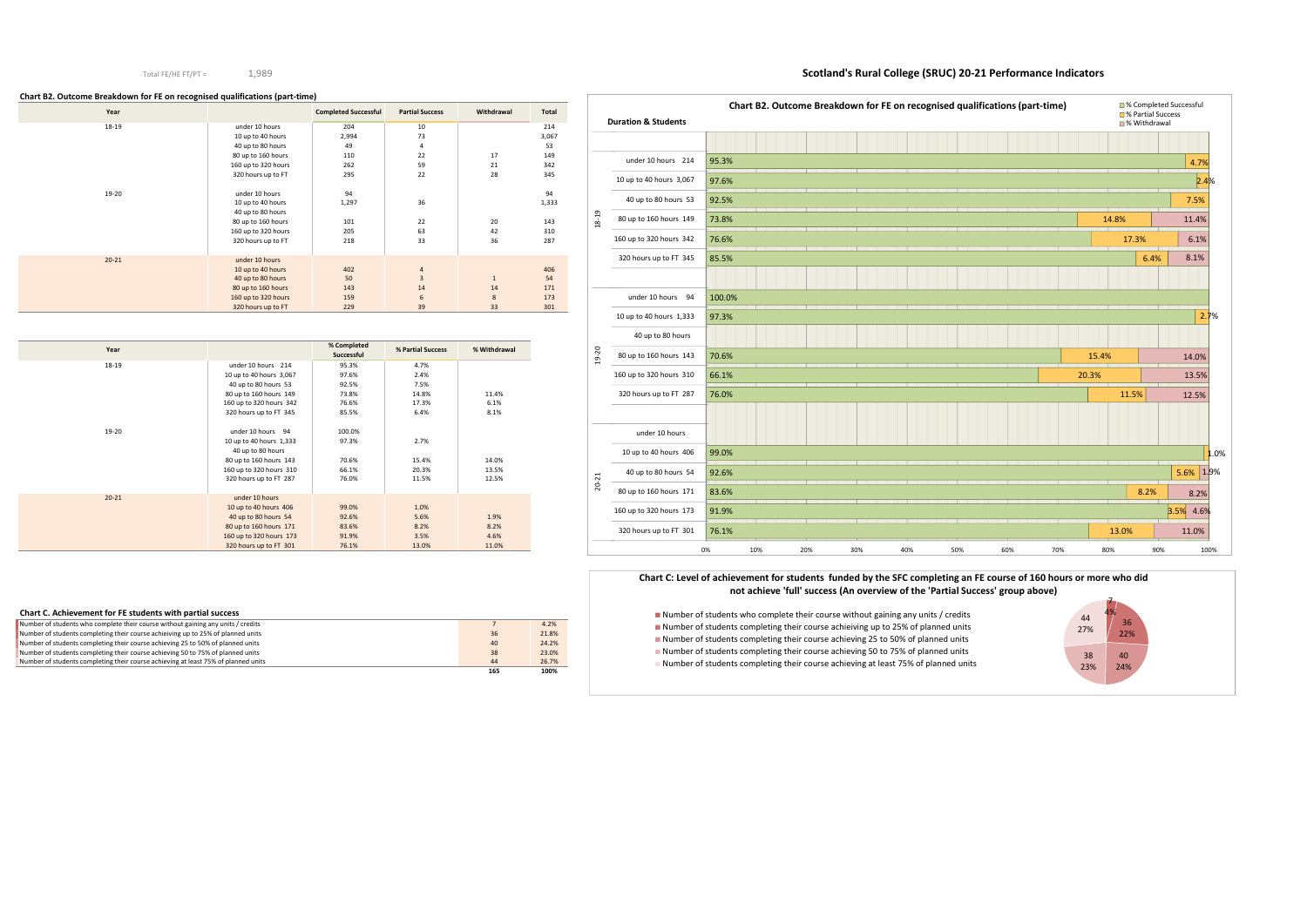### Total FE/HE FT/PT =1,989

**Chart D. Outcomes by age group on courses lasting 160 hours or more** 

# **Scotland's Rural College (SRUC) 20-21 Performance Indicators**

|                 | <b>Completed Successful</b> | <b>Partial Success</b> | Withdrawal | <b>Total</b> |
|-----------------|-----------------------------|------------------------|------------|--------------|
| under 18        | 237                         | 83                     | 82         | 402          |
| 18-20 year olds | 351                         | 51                     | 74         | 476          |
| 21-24 year olds | 167                         | 19                     | 25         | 211          |
| 25-40 year olds | 170                         | 13                     | 26         | 209          |
| 41 and Over     |                             |                        |            |              |

|                     | % Completed<br>Successful | % Partial Success | % Withdrawal |
|---------------------|---------------------------|-------------------|--------------|
| under 18 402        | 59.0%                     | 20.6%             | 20.4%        |
| 18-20 year olds 476 | 73.7%                     | 10.7%             | 15.5%        |
| 21-24 year olds 211 | 79.1%                     | 9.0%              | 11.8%        |
| 25-40 year olds 209 | 81.3%                     | 6.2%              | 12.4%        |
| 41 and Over         |                           |                   |              |

### **Chart E. FE Outcomes by ES subject group on courses lasting 160 hours or more**

|                                                                             | % Completed Successful | <b>Completed Successful</b> | <b>Partial Success</b> | Withdrawal | Total |
|-----------------------------------------------------------------------------|------------------------|-----------------------------|------------------------|------------|-------|
| Sport and Leisure<br>Special Programmes<br>Social subjects                  |                        |                             |                        |            |       |
| Science<br>Performing arts                                                  |                        |                             |                        |            |       |
| Nautical studies<br>Media                                                   |                        |                             |                        |            |       |
| Languages and ESOL<br>Land-based industries                                 | 71.4%                  | 882                         | 150                    | 203        | 1,235 |
| Hospitality and tourism<br>Hairdressing, Beauty and Complementary Therapies |                        |                             |                        |            |       |
| Engineering<br><b>Education and training</b><br>Construction                |                        |                             |                        |            |       |
| Computing and ICT<br>Care                                                   |                        |                             |                        |            |       |
| Business, Management and Administration<br>Art and design                   |                        |                             |                        |            |       |

|                             | % Completed<br>Successful | % Partial Success | % Withdrawal |
|-----------------------------|---------------------------|-------------------|--------------|
| Land-based industries 1,235 | 71.4%                     | 12.1%             | 16.4%        |
|                             |                           |                   |              |
|                             |                           |                   |              |
|                             |                           |                   |              |
|                             |                           |                   |              |
|                             |                           |                   |              |
|                             |                           |                   |              |
|                             |                           |                   |              |
|                             |                           |                   |              |
|                             |                           |                   |              |
|                             |                           |                   |              |





# 71.4%0% 10% 20% 30% 40% 50% 60% 70% 80% 90% 100%Land-based industries 1,235**Chart E. FE Outcomes by ES subject group on courses lasting 160 hours or more Chart E. FE Outcomes by ES subject group on courses lasting 160 hours or more Subjects & Students**